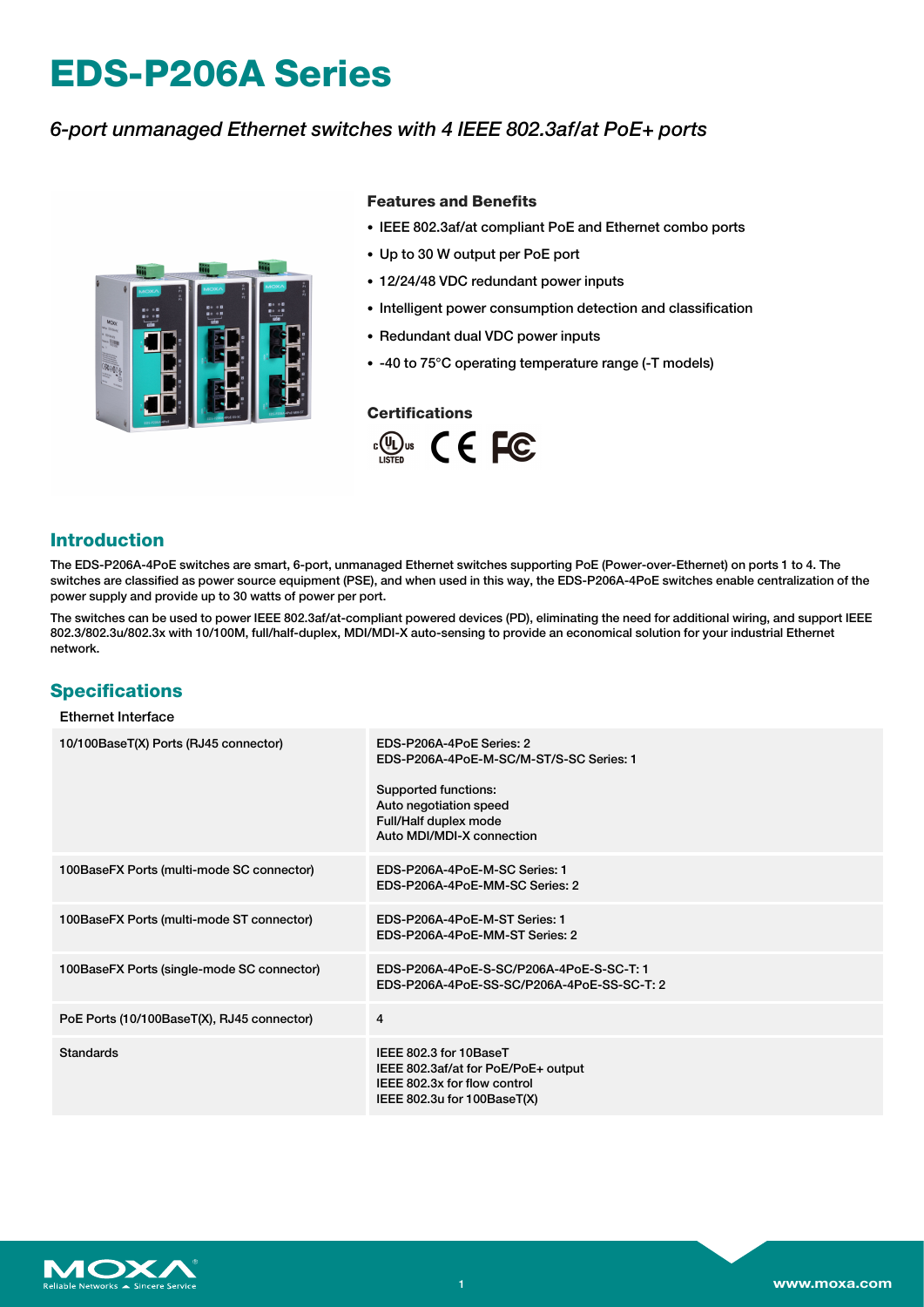### PoE Pinout **Profession Contract Contract Contract Contract Contract Contract Contract Contract Contract Contract Contract Contract Contract Contract Contract Contract Contract Contract Contract Contract Contract Contract C**

| <b>Optical Fiber</b> |                         |                         | 100BaseFX       |              |               |
|----------------------|-------------------------|-------------------------|-----------------|--------------|---------------|
|                      |                         |                         | Multi-Mode      |              | Single-Mode   |
|                      | <b>Fiber Cable Type</b> |                         | OM <sub>1</sub> | 50/125 um    | G.652         |
|                      |                         |                         |                 | 800 MHz x km |               |
|                      |                         | <b>Typical Distance</b> | 4 km            | 5 km         | 40 km         |
|                      | Waveleng-<br>th         | Typical (nm)            | 1300            |              | 1310          |
|                      |                         | TX Range (nm)           | 1260 to 1360    |              | 1280 to 1340  |
|                      |                         | RX Range (nm)           | 1100 to 1600    |              | 1100 to 1600  |
|                      | Optical<br>Power        | TX Range (dBm)          | $-10$ to $-20$  |              | $0$ to $-5$   |
|                      |                         | RX Range (dBm)          | $-3$ to $-32$   |              | $-3$ to $-34$ |
|                      |                         | Link Budget (dB)        | 12              |              | 29            |
|                      |                         | Dispersion Penalty (dB) |                 | 3            | 1             |

Note: When connecting a single-mode fiber transceiver, we recommend using an attenuator to prevent damage caused by excessive optical power. Note: Compute the "typical distance" of a specific fiber transceiver as follows: Link budget (dB) > dispersion penalty (dB) + total link loss (dB).

| <b>Switch Properties</b>           |                                                                    |
|------------------------------------|--------------------------------------------------------------------|
| <b>Packet Buffer Size</b>          | 768 kbits                                                          |
| <b>MAC Table Size</b>              | 2K                                                                 |
| <b>Processing Type</b>             | <b>Store and Forward</b>                                           |
| <b>Power Parameters</b>            |                                                                    |
| <b>Input Current</b>               | 5.55 A @ 24 VDC                                                    |
| Connection                         | 1 removable 4-contact terminal block(s)                            |
| <b>Operating Voltage</b>           | 12 to 57 VDC                                                       |
| <b>Input Voltage</b>               | 12/24/48 VDC, Redundant dual inputs                                |
| <b>Power Budget</b>                | Max. 120 W for total PD consumption<br>Max. 30 W for each PoE port |
| <b>Power Consumption (Max.)</b>    | Max. 13.2 W full loading without PDs' consumption                  |
| <b>Reverse Polarity Protection</b> | Supported                                                          |
| <b>Overload Current Protection</b> | Supported                                                          |
| <b>Physical Characteristics</b>    |                                                                    |
| Housing                            | Metal                                                              |
| <b>IP Rating</b>                   | <b>IP30</b>                                                        |
| <b>Dimensions</b>                  | 50.3 x 114 x 70 mm (1.98 x 4.53 x 2.76 in)                         |
| Weight                             | 375 g (0.83 lb)                                                    |
| Installation                       | DIN-rail mounting, Wall mounting (with optional kit)               |

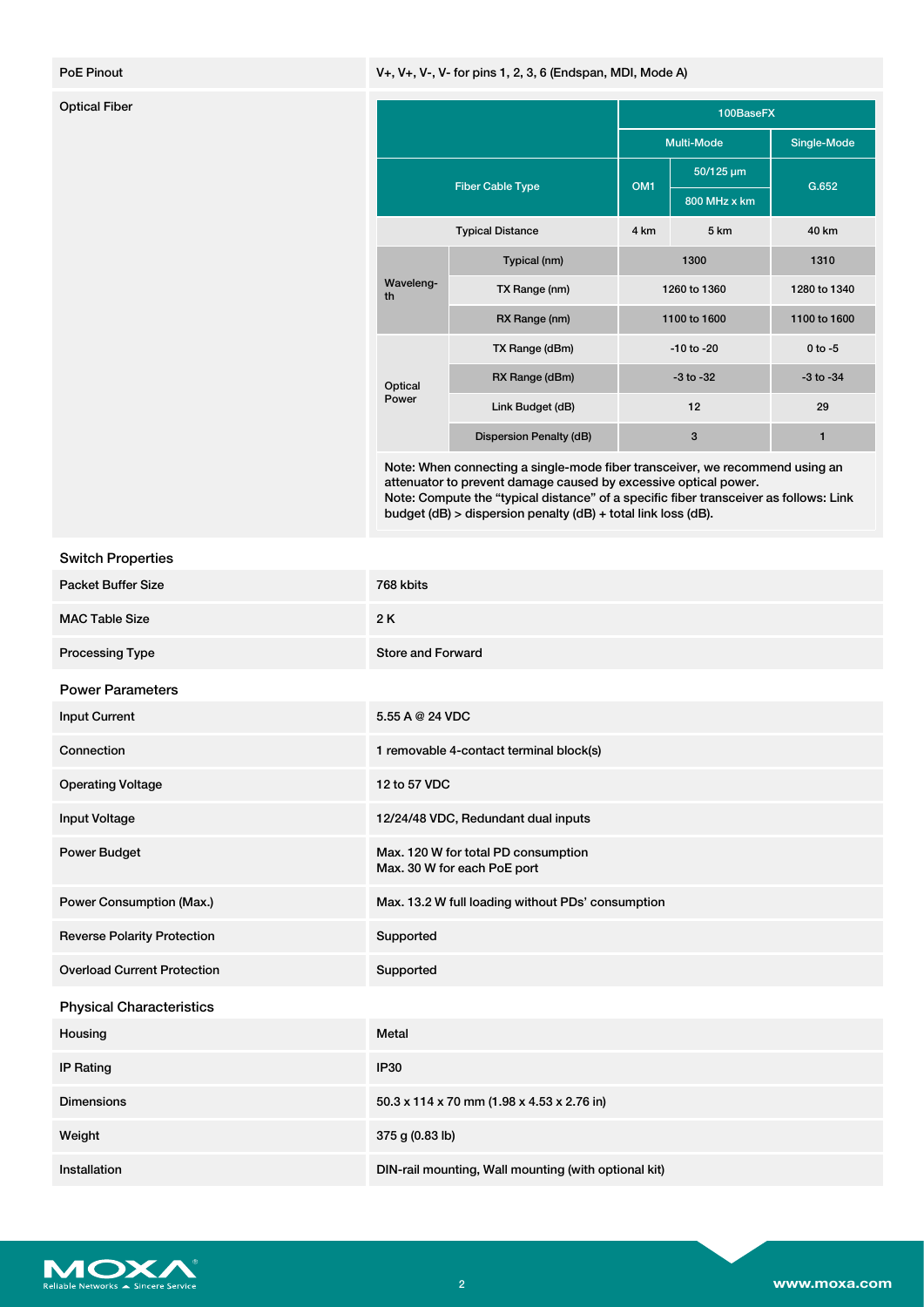# Environmental Limits

| <b>Operating Temperature</b>           | Standard Models: -10 to 60°C (14 to 140°F)<br>Wide Temp. Models: -40 to 75°C (-40 to 167°F)                                                                                                                                                |
|----------------------------------------|--------------------------------------------------------------------------------------------------------------------------------------------------------------------------------------------------------------------------------------------|
| Storage Temperature (package included) | -40 to 85°C (-40 to 185°F)                                                                                                                                                                                                                 |
| <b>Ambient Relative Humidity</b>       | 5 to 95% (non-condensing)                                                                                                                                                                                                                  |
| <b>Standards and Certifications</b>    |                                                                                                                                                                                                                                            |
| <b>EMI</b>                             | CISPR 32, FCC Part 15B Class A                                                                                                                                                                                                             |
| <b>EMC</b>                             | EN 55032/24                                                                                                                                                                                                                                |
| <b>EMS</b>                             | IEC 61000-4-2 ESD: Contact: 6 kV; Air: 8 kV<br>IEC 61000-4-3 RS: 80 MHz to 1 GHz: 20 V/m<br>IEC 61000-4-4 EFT: Power: 2 kV; Signal: 1 kV<br>IEC 61000-4-5 Surge: Power: 2 kV; Signal: 2 kV<br>IEC 61000-4-6 CS: 10 V<br>IEC 61000-4-8 PFMF |
| Safety                                 | <b>UL 508</b>                                                                                                                                                                                                                              |
| <b>MTBF</b>                            |                                                                                                                                                                                                                                            |
| Time                                   | 1,398,743 hrs                                                                                                                                                                                                                              |
| <b>Standards</b>                       | Telcordia (Bellcore), GB                                                                                                                                                                                                                   |
| Warranty                               |                                                                                                                                                                                                                                            |
| <b>Warranty Period</b>                 | 5 years                                                                                                                                                                                                                                    |
| <b>Details</b>                         | See www.moxa.com/warranty                                                                                                                                                                                                                  |
| <b>Package Contents</b>                |                                                                                                                                                                                                                                            |
| <b>Device</b>                          | 1 x EDS-P206A Series switch                                                                                                                                                                                                                |
| <b>Installation Kit</b>                | 4 x cap, plastic, for RJ45 port                                                                                                                                                                                                            |
| Documentation                          | 1 x quick installation guide<br>1 x warranty card                                                                                                                                                                                          |

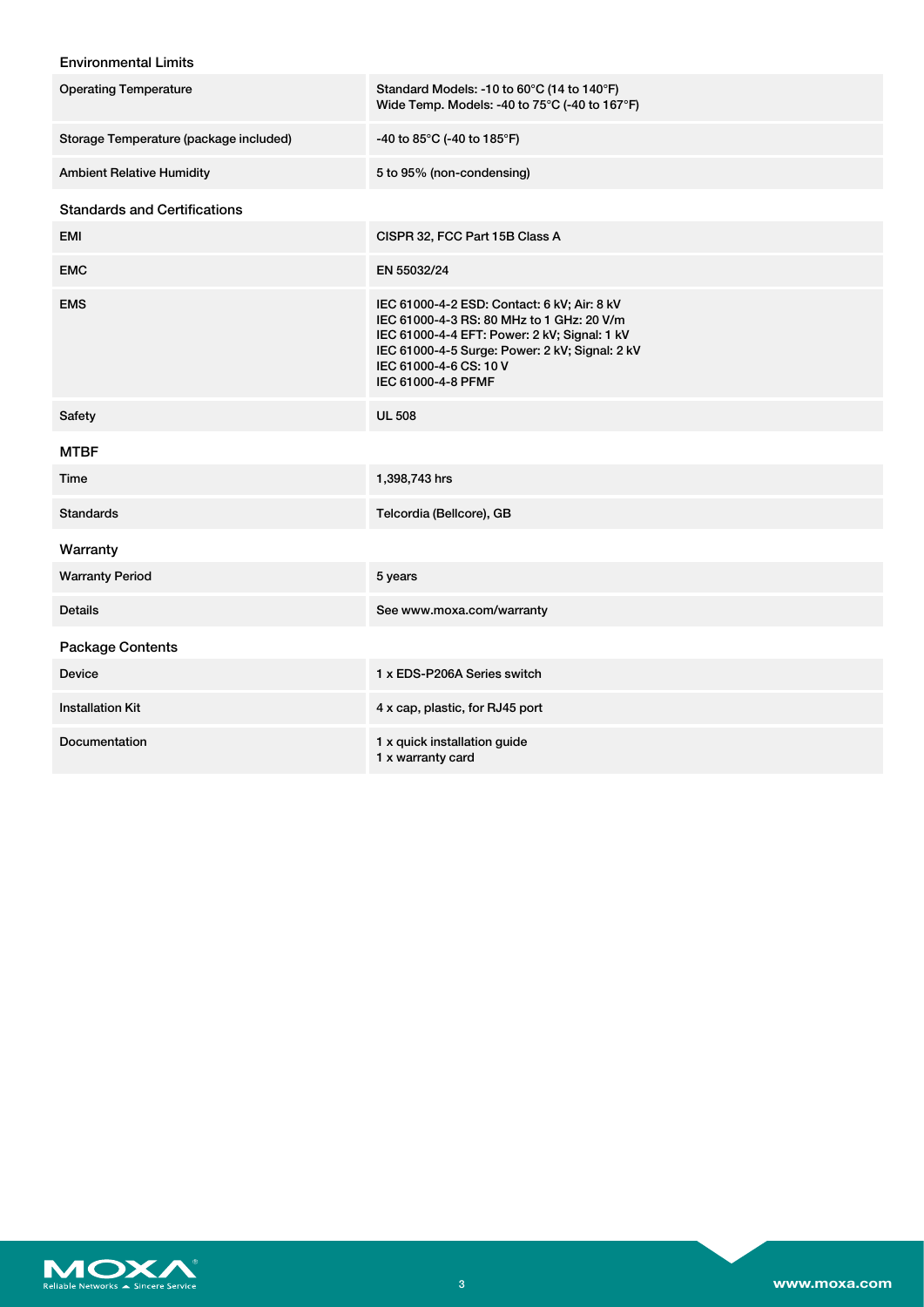# **Dimensions**

Unit: mm (inch)



# **Ordering Information**

| <b>Model Name</b>               | 10/100BaseT(X)<br><b>Ports</b><br><b>RJ45 Connector</b> | PoE Ports, 10/<br>100BaseT(X)<br>RJ45 Connector | 100BaseFX Ports<br>Multi-Mode, SC<br>Connector | 100BaseFX Ports<br>Multi-Mode, ST<br>Connector | 100BaseFX Ports<br>Single-Mode, SC<br>Connector | <b>Operating Temp.</b>  |
|---------------------------------|---------------------------------------------------------|-------------------------------------------------|------------------------------------------------|------------------------------------------------|-------------------------------------------------|-------------------------|
| EDS-P206A-4PoE                  | $\overline{2}$                                          | $\overline{4}$                                  | -                                              | $\overline{\phantom{0}}$                       |                                                 | $-10$ to 60 $\degree$ C |
| EDS-P206A-4PoE-T                | $\overline{2}$                                          | $\overline{4}$                                  | -                                              | $\overline{\phantom{0}}$                       | -                                               | -40 to 75°C             |
| EDS-P206A-4PoE-M-SC             | $\mathbf{1}$                                            | $\overline{4}$                                  | $\mathbf{1}$                                   | $\overline{\phantom{m}}$                       | -                                               | -10 to $60^{\circ}$ C   |
| EDS-P206A-4PoE-M-<br>SC-T       | $\mathbf{1}$                                            | $\overline{4}$                                  | $\mathbf{1}$                                   |                                                |                                                 | -40 to $75^{\circ}$ C   |
| EDS-P206A-4PoE-M-ST             | $\mathbf{1}$                                            | $\overline{4}$                                  |                                                | $\mathbf{1}$                                   |                                                 | -10 to $60^{\circ}$ C   |
| EDS-P206A-4PoE-M-<br>ST-T       | $\mathbf{1}$                                            | 4                                               |                                                | $\mathbf{1}$                                   |                                                 | -40 to 75°C             |
| EDS-P206A-4PoE-MM-<br>SC        |                                                         | $\overline{4}$                                  | $\overline{2}$                                 |                                                |                                                 | -10 to $60^{\circ}$ C   |
| EDS-P206A-4PoE-MM-<br>SC-T      |                                                         | 4                                               | $\overline{2}$                                 |                                                |                                                 | -40 to $75^{\circ}$ C   |
| EDS-P206A-4PoE-MM-<br><b>ST</b> |                                                         | $\overline{4}$                                  |                                                | $\overline{2}$                                 |                                                 | -10 to $60^{\circ}$ C   |
| EDS-P206A-4PoE-MM-<br>ST-T      |                                                         | $\overline{4}$                                  |                                                | $\overline{2}$                                 |                                                 | -40 to $75^{\circ}$ C   |
| EDS-P206A-4PoE-S-SC             | $\mathbf{1}$                                            | $\overline{4}$                                  |                                                |                                                | $\mathbf{1}$                                    | -10 to $60^{\circ}$ C   |
| EDS-P206A-4PoE-S-<br>SC-T       | $\mathbf{1}$                                            | $\overline{4}$                                  |                                                |                                                | $\mathbf{1}$                                    | -40 to 75°C             |
| EDS-P206A-4PoE-SS-<br>SC        | -                                                       | $\overline{4}$                                  |                                                |                                                | $\overline{2}$                                  | $-10$ to 60 $\degree$ C |
| EDS-P206A-4PoE-SS-<br>SC-T      |                                                         | $\overline{4}$                                  |                                                |                                                | $\overline{2}$                                  | -40 to 75°C             |